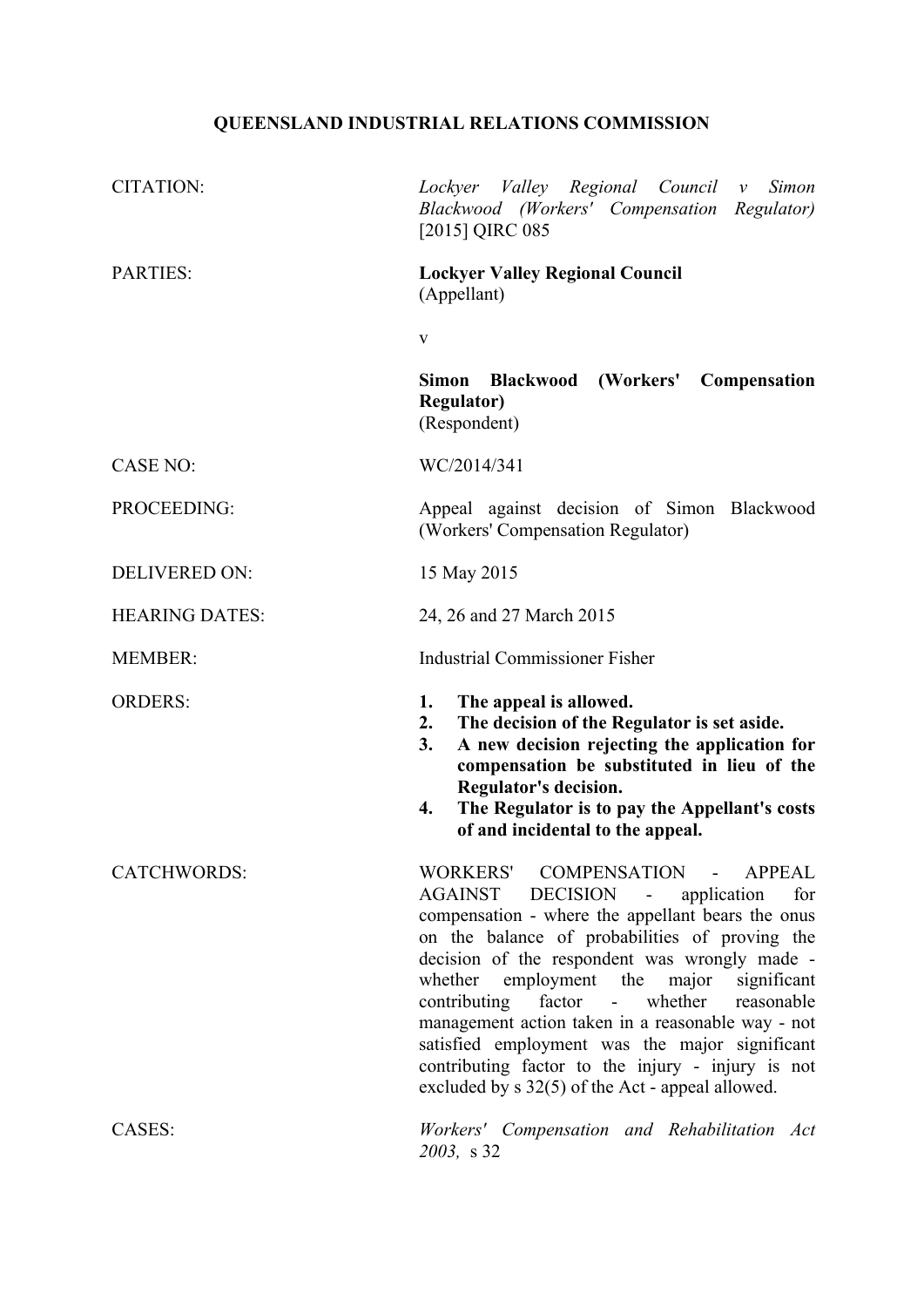*State of Queensland (Queensland Health) AND Q-Comp AND Beverley Coyne* [2003] 172 QGIG 142 *Groos v WorkCover Queensland* [2000] 165 QGIG 106 *Federal Broom Co Pty Ltd v Semlitch* (1964) HCA 34; 110 CLR 626 *Newberry v Suncorp Metway Insurance Ltd* [2006] QCA 48 *Croning v Workers' Compensation Board of Queensland* (1997) 156 QGIG 100 *Bowers v WorkCover Queensland* (2002) 170 QGIG 1 *QANTAS Airways v Q-COMP* (2006) 181 QGIG 301

APPEARANCES: Mr P.B. Rashleigh, Counsel instructed by Kaden Boriss Brisbane for the Appellant.

> Mr P.B. O'Neill, Counsel directly instructed by Simon Blackwood (Workers' Compensation Regulator) for the Respondent.

# **Decision**

- [1] The Lockyer Valley Regional Council has appealed against the decision of the Review Unit, Workers' Compensation Regulator which accepted the application for workers' compensation by Paul Reisenleiter. In making this decision the Regulator set aside the decision of Local Government Workcare which had rejected the application. Mr Reisenleiter's application for compensation was for a psychological/psychiatric injury.
- [2] The Council bears the onus on the balance of probabilities of proving the decision of the Regulator was wrongly made.<sup>1</sup> The Council accepts that Mr Reisenleiter was a worker under the *Workers' Compensation and Rehabilitation Act 2003* but has put in issue whether he suffered an injury within the meaning of s 32 of that Act. In particular, the Council contends that employment was not the major significant contributing factor to the injury. In the alternative, if Mr Reisenleiter suffered an injury within the meaning of s 32, then the injury is not compensable because the Council took reasonable management action in a reasonable way.

# **Brief Facts**

- [3] Mr Reisenleiter commenced with the Council in June 2005. In 2013 and 2014 when the events relevant to this appeal occurred, he was working in the role of a Jetpatch Operator and performing traffic control duties when the Jetpatcher was in the process of being decommissioned. Mr Reisenleiter worked from the Gatton depot.
- [4] In late 2012, a series of interactions occurred between Mr Reisenleiter's wife, who was also then an employee of the Council and Brett Qualischefski, who was employed by the Council at that time as a Resources Coordinator. Ms Reisenleiter made a complaint

<sup>&</sup>lt;sup>1</sup> State of Queensland (Queensland Health) AND Q-Comp AND Beverley Coyne [2003] 172 QGIG 142.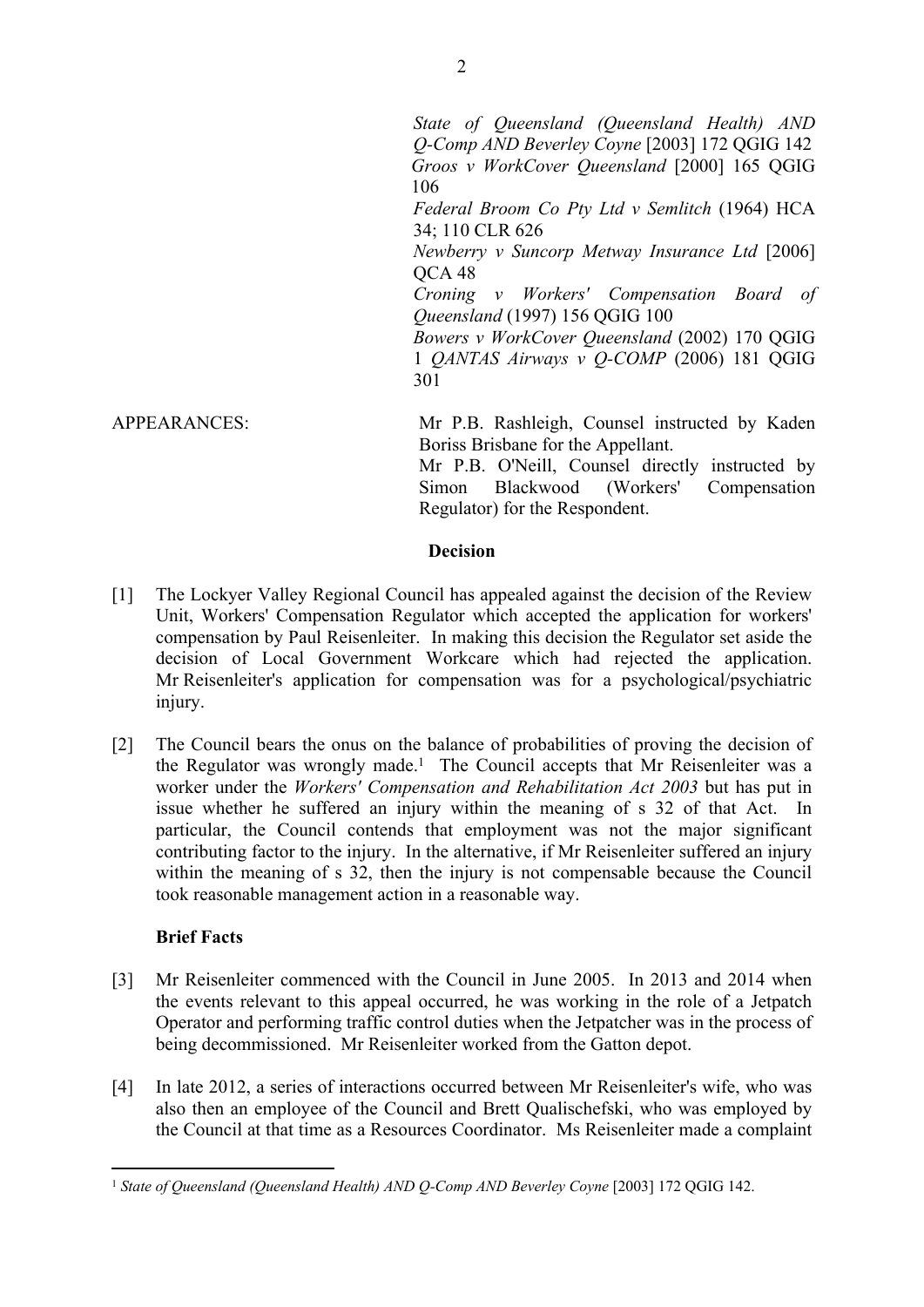to Council which triggered an investigation. Livingstones, a firm of industrial relations consultants, was engaged by the Council to undertake the investigation of the complaint. Mr Qualischefski was interviewed as part of this process. The result of the investigation was a detrimental finding against Mr Qualischefski in respect of one incident. The Council disciplined Mr Qualischefski but he remained employed with the Council in the same role. Certain safeguards were put in place by the Council to ensure Mr Qualischefski did not have any contact with Ms Reisenleiter.

- [5] Although Ms Reisenleiter did not give evidence, Mr Reisenleiter said both of them were dissatisfied with the outcome of the investigation. Mr Reisenleiter sought a meeting with the Human Resources section of the Council. The meeting was held in mid-January 2013 with Shane Brown, the Human Resources Manager and Craig Drew, Coordinator, People, Engagement and Culture (herein after referred to as HR). There is some dispute as to whether both Mr and Ms Reisenleiter attended the meeting but nothing turns on this.
- [6] The evidence establishes that at the meeting:
	- Mr Reisenleiter was unhappy with the outcome of the investigation and the penalty imposed on Mr Qualischefski;
	- Mr Reisenleiter was frustrated that the Council had not done anything to help his wife or him; and
	- Mr Reisenleiter was very angry with Mr Qualischefski and threatened to punch him.
- [7] Over the ensuing months, Ms Reisenleiter made a further complaint about Mr Qualischefski having his break, with his co-workers, near her workspace. The Council asked him to move to another location, which he did.
- [8] In January 2013, Mr Reisenleiter directed a comment to Mr Qualischefski as he walked through the yard. However, he had no other interaction with Mr Qualischefski at work that year. Most days, primarily when he returned to the depot in his truck on completing his duties, Mr Reisenleiter saw Mr Qualischefski from a distance. Mr Reisenleiter did not make any complaints to Mr Drew in 2013 after the January meeting about Mr Qualischefski, although he raised other workplace issues.
- [9] In late 2013, Mr Qualischefski was disciplined again by Council for another, unrelated incident of a different type. He was demoted. Myles Fairbairn, the Executive Manager Infrastructure, Works and Services had been responsible for making the disciplinary decision and was handed the responsibility of finding another work location for Mr Qualischefski, which was a consequence of the demotion. He delegated that responsibility to others. On or about 20 January 2014, Mr Qualischefski was moved to another office where he was co-located with Tony Moore, Project Officer and Jason Whiting, Ganger, both in Infrastructure, Works and Services.
- [10] Mr Reisenleiter heard around the depot that Mr Qualischefski had engaged in the same type of behaviour as he had engaged in with Ms Reisenleiter. He approached the woman he believed to have been involved and asked her what had happened and whether she wanted to complain. Mr Reisenleiter also approached HR to enquire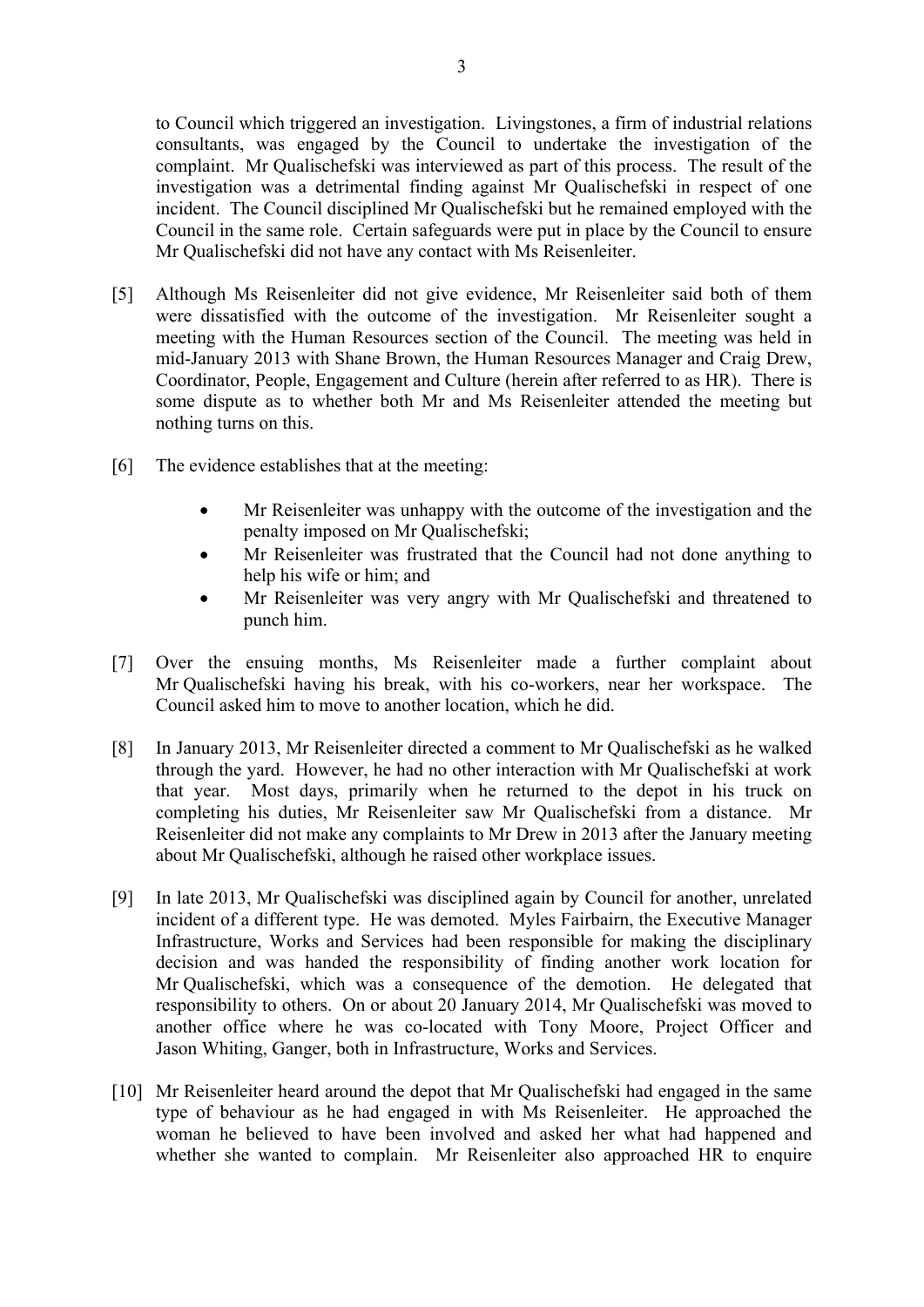whether further complaints had been made about Mr Qualischefski and was advised there had not been.

- [11] The Jetpatcher that Mr Reisenleiter operated was progressively coming off line and Mr Reisenleiter was required to perform traffic control duties. He reported to Mr Moore when he operated the Jetpatcher and from time to time when he was allocated traffic control duties. Mr Reisenleiter went into the office in the morning to obtain his work allocation for the day possibly for a few minutes when he was on traffic control duties and up to 15 minutes when operating the Jetpatcher. He occasionally returned to the office at the end of the day.
- [12] When Mr Qualischefski was co-located into the office, Mr Reisenleiter said he came face to face with him, albeit they did not interact. Mr Moore confirms that evidence. As a result I reject the evidence of Mr Qualischefski who said he never saw Mr Reisenleiter in the office. Mr Reisenleiter went into the office as usual for about one and a half weeks in late January/early February 2014 and then refused to do so. Mr Moore queried him about his refusal and from their conversation, understood there was an issue between him and Mr Qualischefski, but not the detail of it.
- [13] Following Mr Qualischefski's relocation, Mr Reisenleiter contacted Mr Drew and wanted to have a discussion. Mr Drew said that would only occur with the decision maker present. I prefer the evidence of Mr Reisenleiter that a meeting between him, Mr Drew and Mr Fairbairn occurred within weeks of Mr Qualischefski being placed into Mr Moore's office, *viz*., February 2014. No notes of the meeting were taken. As a result differences arise both in respect of the date of the meeting as well as the issues raised by Mr Reisenleiter. On Mr Reisenleiter's version, he expressed his dissatisfaction over Mr Qualischefski being moved into the office where he reported and indicated that he could not understand Council's reasoning for doing so. He requested Mr Qualischefski be moved.
- [14] Mr Drew said that Mr Reisenleiter was upset because he understood that Mr Qualischefski had engaged in the same type of behaviour as had affected his wife and the Council had not dealt with the matter appropriately. They had just moved the problem. Mr Drew disabused Mr Reisenleiter that Mr Qualischefski had engaged in the repeat behaviour. He conceded that Mr Reisenleiter had complained about Mr Qualischefski being placed in the office where he reported for work and that this was deliberately done by the Council. Mr Drew said the meeting concluded with advice to Mr Reisenleiter to contact him if any other issues arose and a meeting would be scheduled. He denied that the Council had agreed to a follow up meeting to advise Mr Reisenleiter whether Mr Qualischefski could be moved.
- [15] Mr Fairbairn could not recall Mr Reisenleiter expressing his displeasure over Mr Qualischefski being placed in the office where he was required to attend but conceded this may have occurred. Mr Reisenleiter's primary concern was that he wanted Mr Qualischefski dismissed because of his misapprehension that Mr Qualischefski had engaged in repeat inappropriate behaviour. Mr Reisenleiter also raised a secondary issue about his being redeployed to undertake traffic control duties because the Jetpatcher had been decommissioned. Mr Fairbairn said the meeting concluded on the basis that other opportunities for Mr Reisenleiter would be explored and they would have a further meeting to discuss the outcome.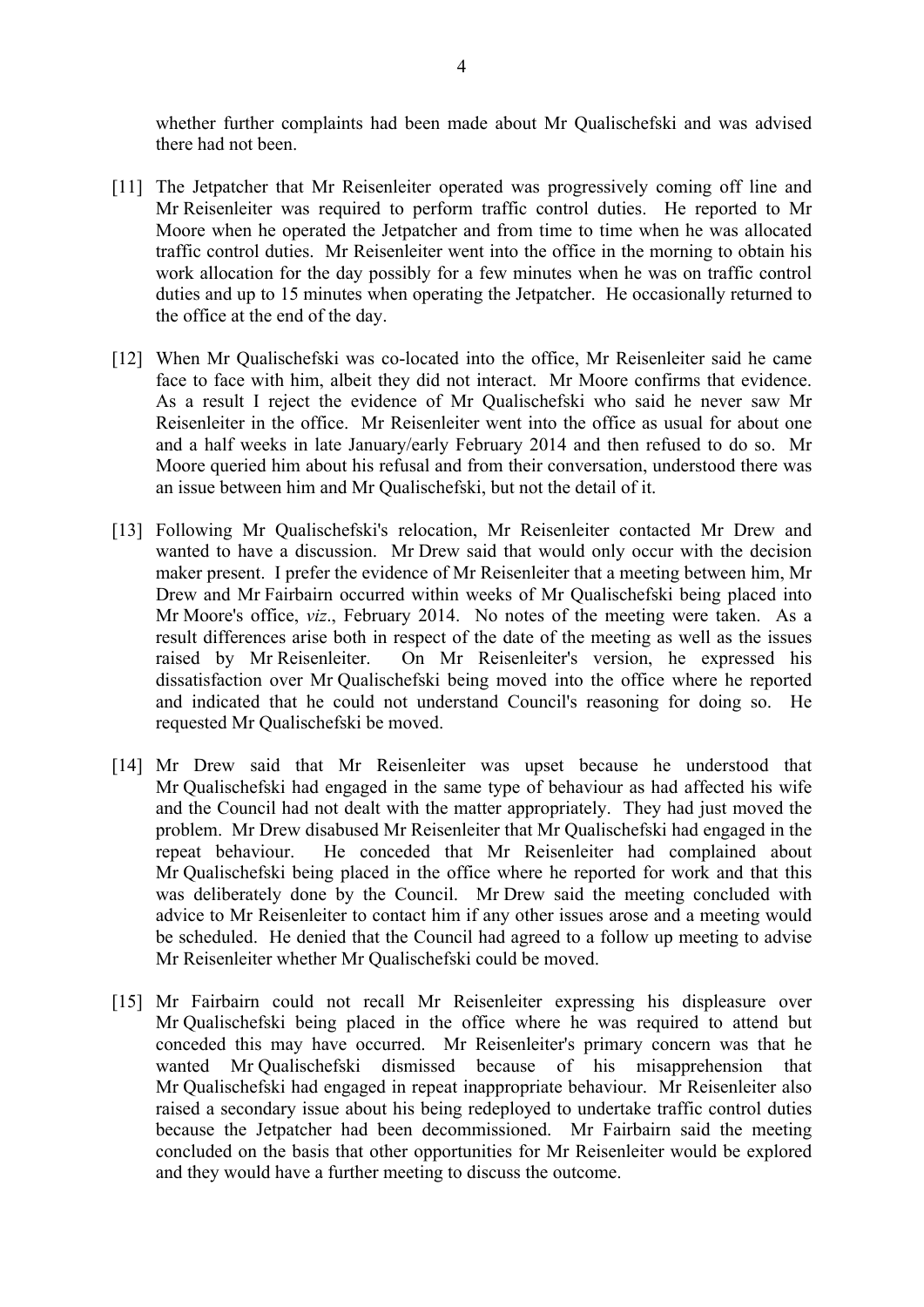- [16] Mr Reisenleiter waited for about six weeks and when no response was forthcoming, he contacted Mr Drew and another meeting was arranged.
- [17] That meeting, between Mr Drew, Mr Fairbairn and Mr Reisenleiter, occurred on 2 April 2014. Again no notes of the meeting were taken. Mr Reisenleiter was informed by the Council that no changes were to be made.
- [18] Mr Drew said Mr Reisenleiter was visibly upset and angry and became progressively more so as the meeting progressed. Mr Reisenleiter wanted Mr Qualischefski moved from the depot. The meeting ceased. Later that day Mr Reisenleiter provided a medical certificate to Council for time off work.

#### **Did Mr Reisenleiter sustain a personal injury?**

[19] Although the focus of the Council's case is that employment was not the major significant contributing factor, the issue of whether Mr Reisenleiter sustained a personal injury was alluded to. In this respect, the Council relied on the evidence of Nicole Prendergast, Psychologist, to whom Mr Reisenleiter was referred by LGW. In her report to LGW dated 26 May 2014, and confirmed by her oral evidence, Ms Prendergast said:

> "It is my clinical opinion that at the time of the assessment (13/05/2014), Mr Reisenleiter presented with sub-clinical levels of mood that has predominantly resolved. … I note that his GP had a provisional diagnosis of "*anxiety/depression*" on 10/04/2014, however it is apparent that symptoms that were present as reported by the GP have now predominantly resolved. It is not possible to state with certainty as to whether Mr Reisenleiter's symptoms had reached clinical significance at the time of his GP visit on 10 April 2014 and determine the impact of psychotropic medication, which may account for the reduction in negative mood symptoms. It is possible that he met DSM-5 diagnostic criteria for an adjustment disorder with depressed mood initially, however, in my clinical opinion it appears more likely that Mr Reisenleiter's symptoms have been at a subclinical level throughout."

- [20] For its submission that Mr Reisenleiter sustained a personal injury, the Regulator relies on the opinion of Dr Winston Smit, General Practitioner. Mr Reisenleiter consulted Dr Smit on 2 April 2014. Dr Smit recorded in his notes of that consultation that Mr Reisenleiter was depressed and anxious. He issued a workers' compensation medical certificate dated 10 April 2014 with the diagnosis of "anxiety/depression". Dr Smit certified that Mr Reisenleiter was totally incapacitated for employment from 2 April 2014 to 2 May 2014 and noted that Mr Reisenleiter was being provided treatment by way of counselling and medication. Subsequent workers' compensation medical certificates repeated the diagnosis.
- [21] Greg Jones was Mr Reisenleiter's treating Psychologist. Mr Reisenleiter had been referred to him by Dr Smit. In his report dated 25 August 2014, Mr Jones stated that Mr Reisenleiter was suffering from an Adjustment Disorder (with depressed mood). In his oral evidence he said that psychological testing that he performed on Mr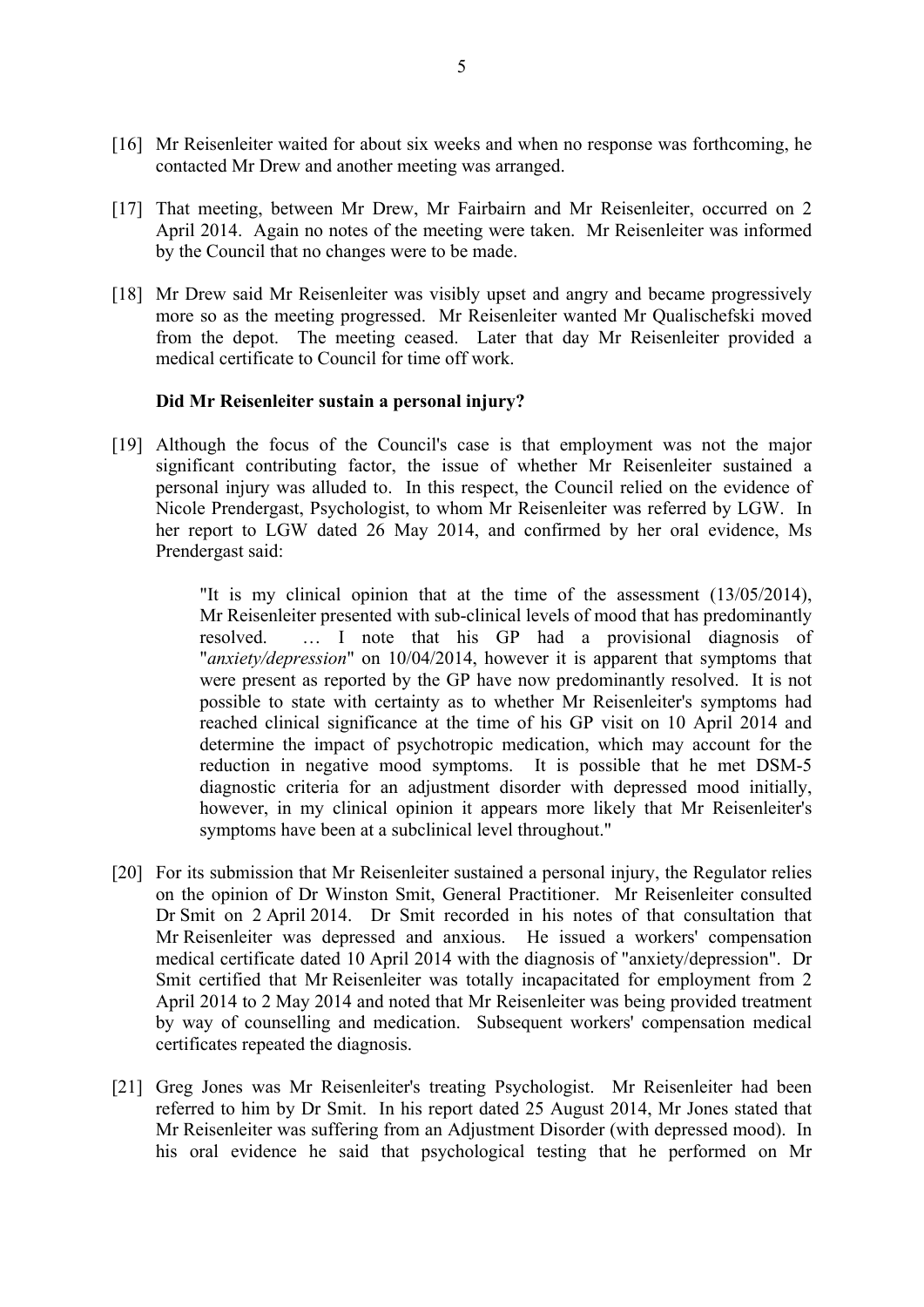Reisenleiter at his first consultation on 7 May 2014, assisted him in arriving at his diagnosis.

- [22] The Regulator relies on the decision in *Groos v WorkCover Queensland,*<sup>2</sup> where Hall P held that the Act does not confine an injury to cases where there has been a DSM-IV diagnosis. Further, that, "where there is no evidence to the contrary, the existence of the injury may be inferred from the existence of the impairment."<sup>3</sup>
- [23] I am satisfied that Mr Reisenleiter sustained a personal injury on the basis of the diagnosis made by Dr Smit. He saw Mr Reisenleiter on the day of his last meeting with the Council and recorded anxiety and depression. He prescribed medication for Mr Reisenleiter's condition. The following day he completed a Mental Health Care Plan and referred Mr Reisenleiter for counselling by Mr Jones. On 10 April 2014, Dr Smit certified Mr Reisenleiter's incapacity for work from 2 April 2014. Mr Reisenleiter's symptoms may not have given rise to a DSM-5 diagnosis but it is clear that he was incapacitated for work. There is no evidence to the contrary from Ms Prendergast or the Council. Further, the opinion of Ms Prendergast is that Mr Reisenleiter might have had an injury not that he did not have an injury.

# **Was employment the major significant contributing factor to the injury?**

- [24] The Council disputes employment was the real and effective cause of the injury and argues it was the setting. The basis of this submission is that the issues giving rise to any injury had nothing to do with the employment of Mr Reisenleiter, rather, they concerned the employment of Ms Reisenleiter. Further, the evidence of Mr Jones was that the movement of Mr Qualischefski into the office which Mr Reisenleiter attended was the "straw that broke the camel's back". A "straw" cannot be the major significant contributing factor.
- [25] The Regulator relies on the report of Mr Jones in which he expressed his opinion that employment was the major significant contributing factor. In addition, the Regulator submits the evidence of Mr Reisenleiter is that in 2013 he had not complained about Mr Qualischefski to HR and had regularly attended for work, performing his duties as usual. It was only when Mr Qualischefski was moved into the office where he reported that he became stressed.
- [26] Dr Smit stated in his report to LGW on 5 May 2014 that Mr Reisenleiter:

"…stated that a fellow worker who has made inappropriate advances towards his wife had been transferred to the section in which he works and that this was causing him to become depressed and anxious."

[27] Mr Jones, in his report to LGW on 25 August 2014, stated:

"While, I believe that Mr Reisenleiter sustained a work related injury over a period of time in that the first incident involved his wife being sexually harassed in the workplace; moving the perpetrator into Mr Reisenleiter's work area without

<sup>2</sup> *Groos v WorkCover Queensland* [2000] 165 QGIG 106.

<sup>3</sup> Ibid.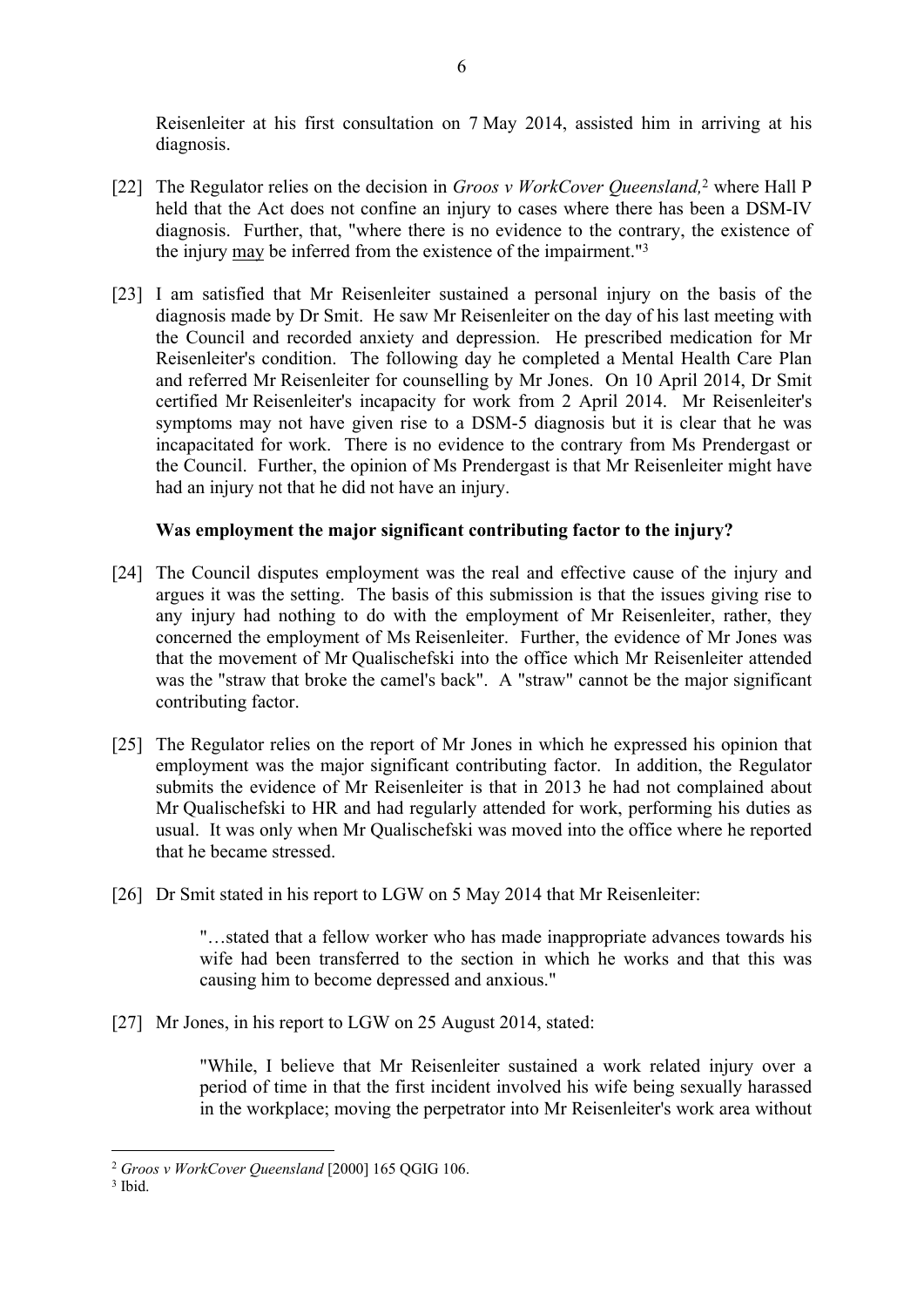due regard to Mr Reisenleiter ['s] welfare seems to be the critical incident which caused him to spiral into depression."

[28] Ms Prendergast stated in her report:

"Mr Reisenleiter was not exposed to any workplace incidents rather it was his wife, who also works with Council. It also appears that Mr Reisenleiter is concerned and angry that the staff member responsible for the sexual harassment against his wife has not been terminated from Council, leading to feelings and thoughts of retribution against the staff member, and subsequently impacting Mr Reisenleiter's mood and relationships (i.e., with his wife)."

[29] In *Federal Broom Company Pty Limited v Semlitch,* Windeyer J held:

"When the Act speaks of 'the employment' as a contributing factor it refers not to the fact of being employed, but to what the worker in fact does in his employment. The contributing factor must in my opinion be either some event or occurrence in the course of the employment or some characteristic of the work performed or the conditions in which it was performed."<sup>4</sup>

- [30] In *Newberry v Suncorp Metway Insurance Limited,*<sup>5</sup> de Jersey CJ and Muir J agreed with Keane JA when he said:
	- "[27] It cannot be disputed that, when s 32 of the WCRA speaks of 'employment' contributing to the worker's injury, it is referring to employment as a set of circumstances, that is to the exigencies of the employment of the worker by the employer. The legislation is referring to 'what the worker in fact does during the course of employment'. The requirement of s 32 of the WCRA that the employment significantly contribute to the injury is apt to require that the exigencies of the employment must contribute in some significant way to the occurrence of the injury which the claimant asserts was caused by the breach of duty of the person (not the employer) against whom the claim is made."
		- and
	- "[42] … It is clear, as a matter of language, that the words 'if the employment is a significant contributing factor to the injury' are intended to be a requirement of connection between employment and injury additional to each of the requirements that the injury occur in the course of employment or arising out of the employment. It cannot, in my respectful opinion, sensibly be read as lessening the stringency of the latter or increasing the stringency of the former."
- [31] As de Jersey P held in *Croning v Workers' Compensation Board of Queensland,* for employment to be a significant contributing factor, it must be the real, effective cause.<sup>6</sup>

<sup>4</sup> *Federal Broom Company Pty Limited v Semlitch* (1964) HCA 34; 110 CLR. 626, 641.

<sup>5</sup> *Newberry v Suncorp Metway Insurance Limited* [2006] QCA 48.

<sup>6</sup>  *Croning v Workers' Compensation Board of Queensland* (1997) 156 QGIG 100, 101.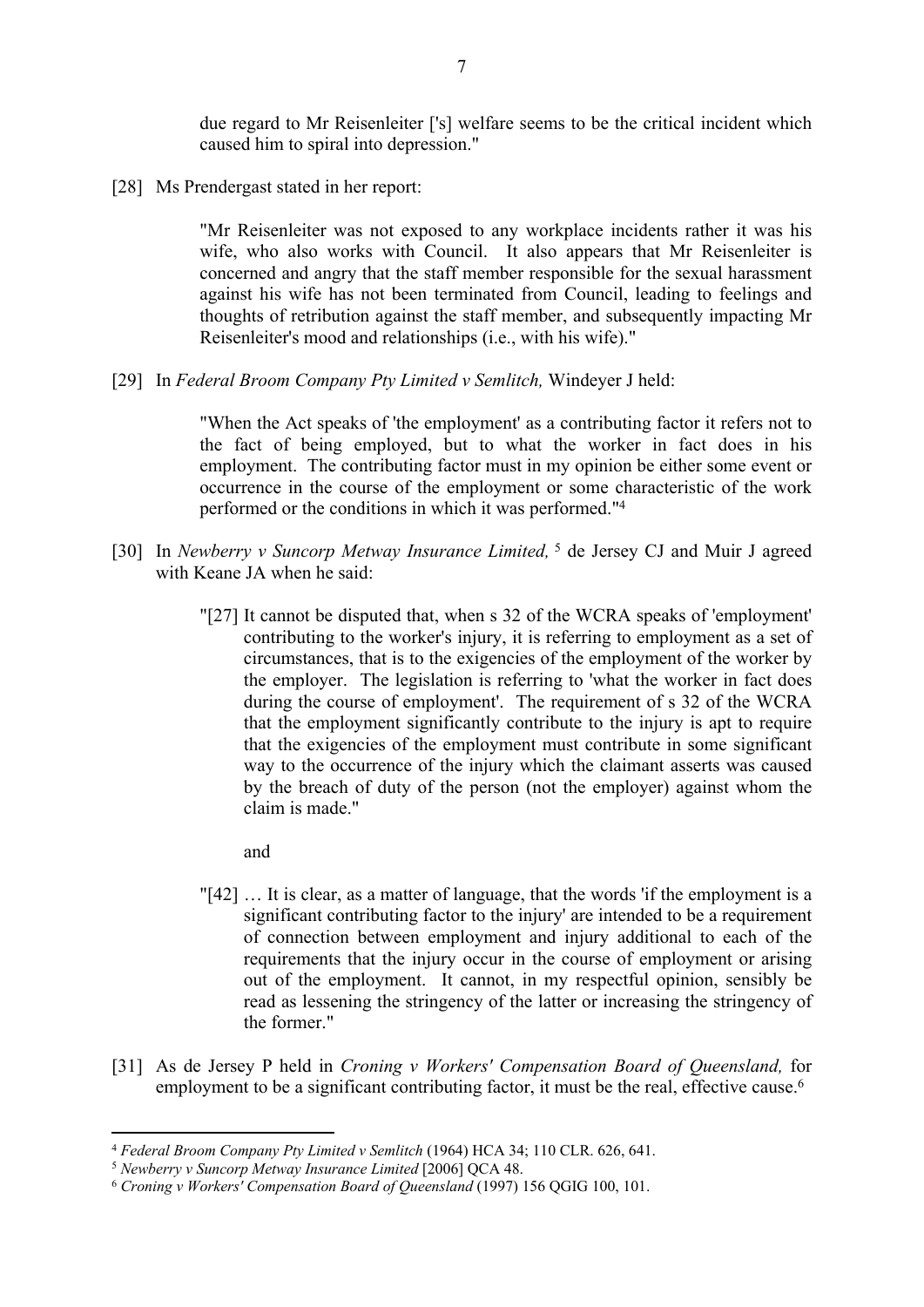- [32] Although *Newberry* and *Croning* were decided under legislation which required employment to be "a significant contributing factor" rather than the current legislative test of "the major significant contributing factor", the principle concerning the stringency of the connection between employment and injury is not diminished, arguably it is heightened under the legislation which governs this appeal.
- [33] Whether employment is the major significant contributing factor to the injury is a mixed issue of fact and law.<sup>7</sup> In determining this question, "medical evidence is often helpful but not necessarily decisive."<sup>8</sup>
- [34] The evidence of Mr Reisenleiter is that he was angry about and dissatisfied with the outcome of the investigation of Ms Reisenleiter's complaint and the penalty imposed on Mr Qualischefski. His upset was communicated to Mr Drew at the meeting in January 2013. Mr Reisenleiter threatened to punch Mr Qualischefski, although Mr Drew did not consider this was a credible threat. It is clear from this evidence that Mr Reisenleiter was angry and upset about Mr Qualischefski's punishment not being commensurate with his actions as he believed them to be.
- [35] In January 2013, Mr Reisenleiter directed his dissatisfaction to Mr Qualischefski by making a comment towards him. Other than this incident, Mr Reisenleiter's evidence is that during 2013 he came to the realisation that management were not going to do anything about Mr Qualischefski and he tried to move on. He did not complain to Mr Drew about Mr Qualischefski and regularly attended work. He did not show any of the usual symptoms of anxiety or depression. Mr Reisenleiter saw Mr Qualischefski in the yard frequently on his return to the depot but did not react. The Regulator submits this behaviour shows that Mr Reisenleiter was not suffering or beginning to suffer an injury in 2013. No other, personal factors were involved in the development of Mr Reisenleiter's injury.
- [36] However, I do not accept that Mr Reisenleiter "realised that there was nothing getting done, so I just left it". He might not have pressed the issue any further with HR but it is clear that he had not "left it". Had that been the case he would not have approached another woman when he heard about alleged repeat behaviour on the part of Mr Qualischefski. He encouraged her to complain. To actively seek out another employee and to encourage her to complain might in some circumstances be the actions of a concerned co-worker. Here, the motivation was to endeavour to have another complaint raised about Mr Qualischefski so that he would be punished to the standard Mr Reisenleiter considered appropriate, *viz*., dismissal. This is not the behaviour of a person who has moved on or let go of the issues of the past. It shows that Mr Reisenleiter had continued to ruminate on the perceived injustice of his wife's treatment, particularly that Mr Qualischefski had not been sufficiently punished.
- [37] This view is supported by the issues Mr Reisenleiter raised about Mr Qualischefski at the meeting with Mr Drew and Mr Fairbairn in February 2014. He expressed his discontent over the insufficiency of the punishment meted out to Mr Qualischefski. Mr Reisenleiter said he told them that if they had done "the right thing" by punishing Mr Qualischefski appropriately following his wife's complaint then he would not have been

<sup>7</sup>  *Newberry v Suncorp Metway Insurance Limited* [2006] QCA 48 [40], noting the changed legislative test.

<sup>8</sup> *Groos v WorkCover Queensland* [2000] 165 QGIG 106.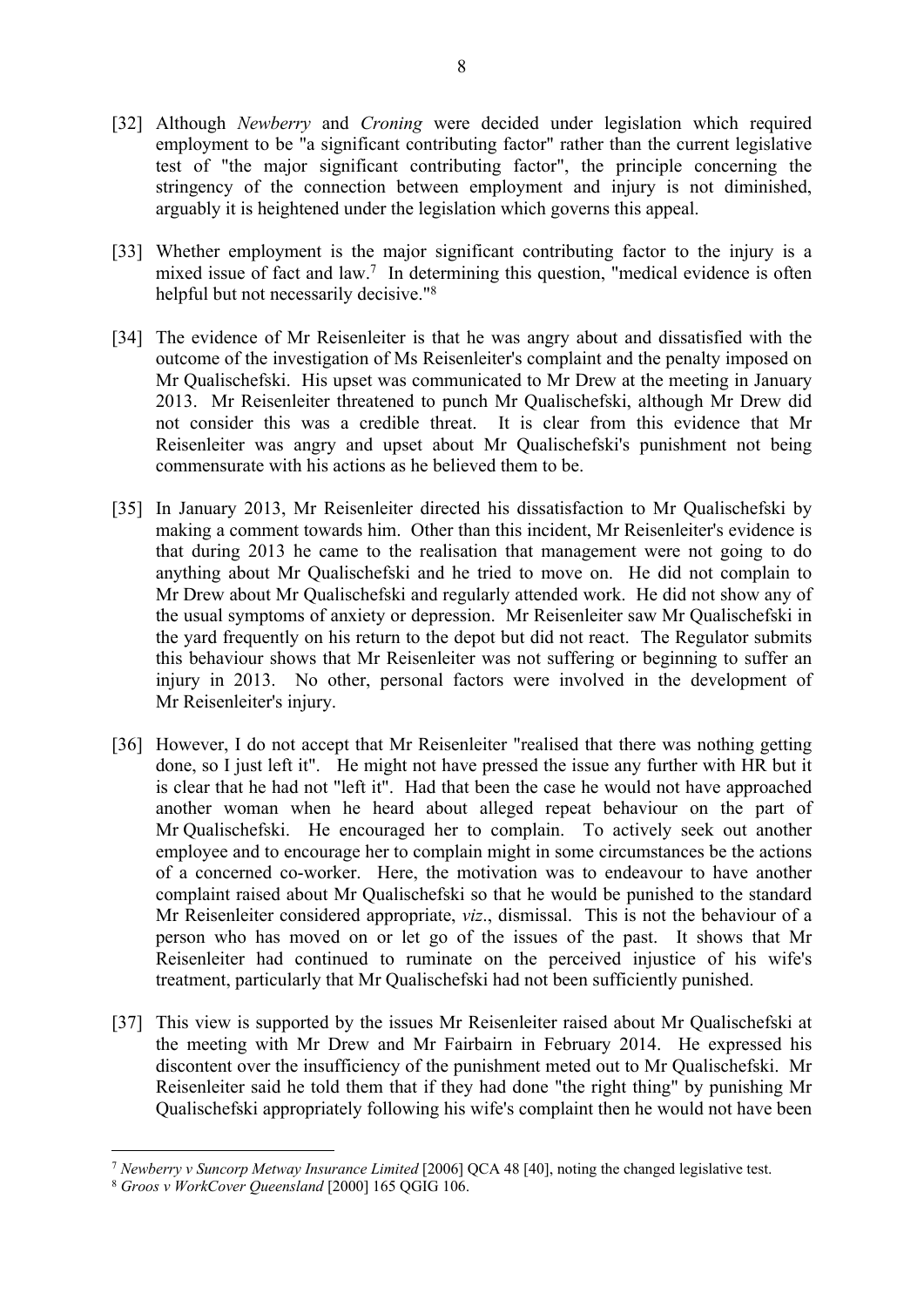relocated to the office where he reported. In my view, the relocation of Mr Qualischefski to where Mr Reisenleiter reported, revived his lingering resentment and dissatisfaction with Mr Qualischefski. This view accords with that of Ms Prendergast. Mr Jones also attributed Mr Reisenleiter's condition as being causally traceable to Mr Qualischefski's interactions with Ms Reisenleiter.

- [38] Although the relocation of Mr Qualischefski into the office where Mr Reisenleiter was required to report was an occurrence or event that impacted on Mr Reisenleiter, it was as Mr Jones described, the proverbial "straw". The major significant contributing factor was the harassment of Ms Reisenleiter, the outcome of the investigation into her complaint and the insufficient penalty imposed on Mr Qualischefski. Mr Reisenleiter's issues with Mr Qualischefski were unrelated to the exigencies of his employment as defined by Keane JA in *Newberry*. They were not an incident of his employment but of his wife's. In the circumstances I am not satisfied that Mr Reisenleiter's employment was the major significant contributing factor to his injury.
- [39] In light of these findings it is unnecessary to consider whether Mr Reisenleiter's injury is excluded because it arose out of or in the course of reasonable management action taken in a reasonable way. However, I will consider the exclusionary provision in the event I am wrong about the findings on injury.

# **Did LVRC take reasonable management action in a reasonable way?**

- [40] In relation to the management actions taken by the Council, Mr Reisenleiter's initial concerns were with the findings of the investigation and the disciplinary decision of the Council in respect of Mr Qualischefski. The Council acted on the findings of the Consultant. Given that only one allegation was substantiated and this was found to be at the lower end, the Council decided to not dismiss Mr Qualischefski but to impose another, lesser disciplinary penalty. Mr Reisenleiter "was frustrated how lightly [Qualischefski] got off ... with a slap on the wrist."
- [41] Mr Reisenleiter was also upset that the Council had done nothing to help him and his wife. However, the evidence of Mr Drew establishes that the Council offered employee assistance and, when that was rejected, arranged for both Mr and Ms Reisenleiter to attend psychological counselling. Relevantly, in the case of Mr Reisenleiter, Mr Drew arranged for him to have time off work to attend.
- [42] The process of the investigation and its findings were not part of this appeal. Nor were the actions taken by the Council either in respect of the disciplinary action taken against Mr Qualischefski and the support provided to Mr Reisenleiter. The case focussed on the events occurring in 2014. Accordingly, I am not required to consider whether the Council's actions taken regarding the matters identified in this paragraph were reasonable and reasonably taken.
- [43] On the Regulator's case, it was unreasonable management action taken in an unreasonable way both in respect of moving Mr Qualischefski into the room where Mr Reisenleiter reported to his supervisor and in not addressing that error when it was raised by Mr Reisenleiter. In contrast, the Council notes that Mr Reisenleiter had not raised any issues about Mr Qualischefski with the Council since January 2013. The Council also disputes that the main issue raised by Mr Reisenleiter in the meetings with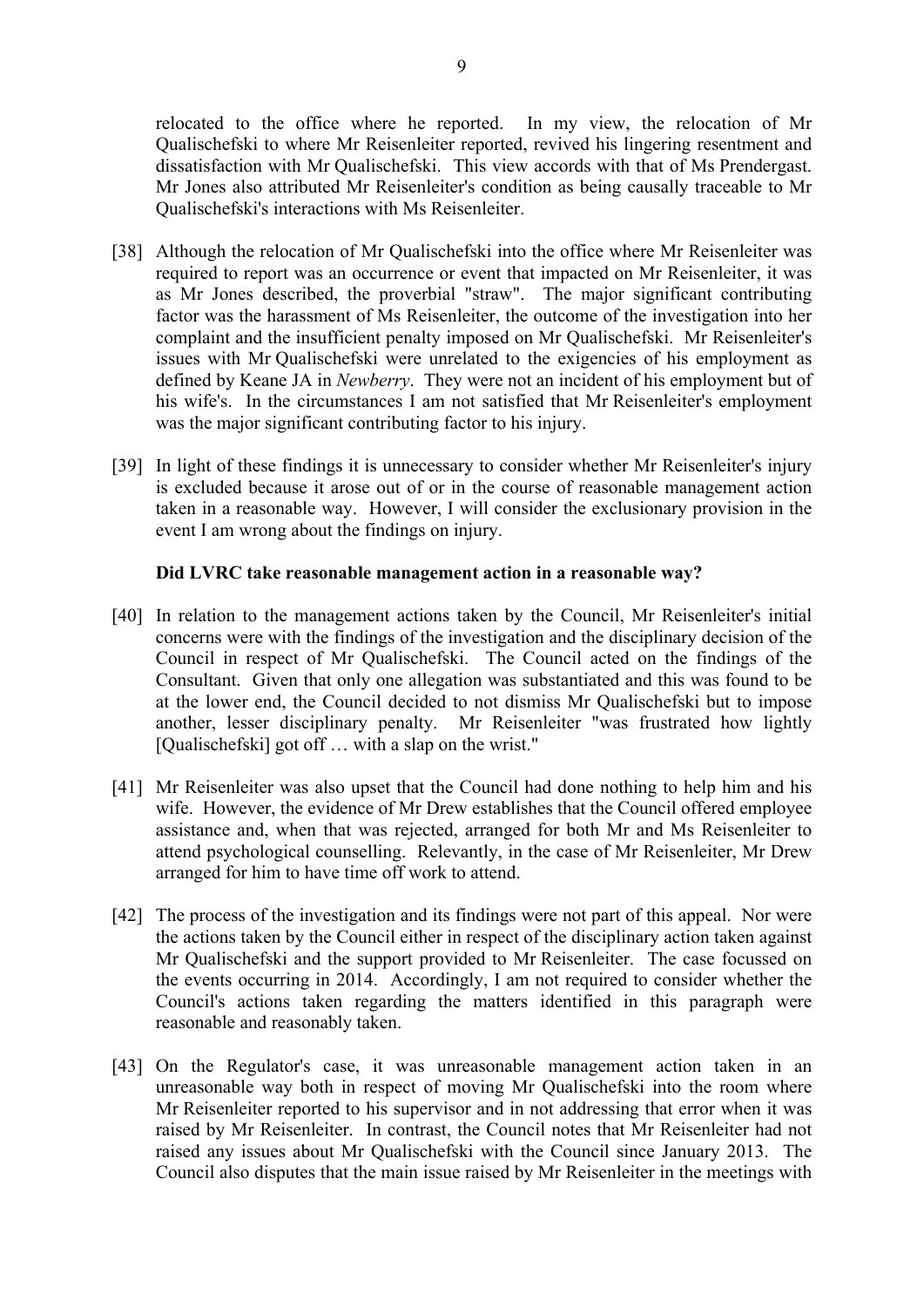Mr Drew and Mr Fairbairn was Mr Qualischefski being placed in the office where Mr Reisenleiter reported but rather, it was his being taken off the Jetpatcher. At best, it was the second meeting where Mr Reisenleiter said that he wanted Mr Qualischefski "gone".

- [44] It was Mr Reisenleiter's evidence that he did not report any issues he might have had with Mr Qualischefski to Mr Drew over the course of 2013. This is despite him seeing Mr Qualischefski regularly. Given that no concern had been articulated to HR by Mr Reisenleiter about Mr Qualischefski for about 12 months, it was not unreasonable for HR to act on the basis that no residual issues remained. It might have been prudent for HR to inform Mr Fairbairn of the background involving Mr Reisenleiter and Mr Qualischefski when he was giving or delegating consideration to where to locate Mr Qualischefski but in the circumstances this omission cannot be construed as unreasonable management action taken in an unreasonable way.
- [45] It is also true that no thought was given by the Council to the effect on Mr Reisenleiter by placing Mr Qualischefski into the office where he reported or to warn him this might occur. Perhaps as a matter of courtesy this could have been done. However, this submission also assumes that Council remained alive to the residual concerns on the part of Mr Reisenleiter, when his own evidence was that he was not so affected. In my view, knowledge that Mr Reisenleiter remained dissatisfied, angry and upset about Mr Qualischefski cannot be imputed to the Council when Mr Reisenleiter had not expressed any concern to HR for 12 months. That the Council neglected to consult or give advance notice to Mr Reisenleiter of Mr Qualischefski's new placement was at worst a blemish.
- [46] It is surprising that Mr Drew did not take notes of any meeting or make a contemporaneous file note. In respect of the first meeting in 2014, had either of those actions been undertaken then it is unlikely the differences would have emerged between the respective views over its date, purpose and outcomes. However, I have reached the view that at this meeting Mr Reisenleiter expressed his displeasure over the location of Mr Qualischefski, in light of the issues which had occurred between his wife and Mr Qualischefski, and to seek Mr Qualischefski's removal elsewhere. The issue of the Jetpatcher was not his primary concern.
- [47] I am satisfied on the evidence of Mr Reisenleiter and Mr Fairbairn that another meeting was to be arranged by HR. It was incumbent on HR to arrange that meeting and not leave Mr Reisenleiter waiting for any length of time particularly given he had again expressed his anger about Mr Qualischefski. However, the evidence does not show that the Council gave any meaningful consideration to the removal of Mr Qualischefski from the office. It was not an option in light of the evidence of Mr Fairbairn and Mr Moore that there was nowhere else to place him.
- [48] At the meeting of 2 April 2014, Mr Reisenleiter was informed that no changes were being made. The Council offered mediation between Mr Reisenleiter and Mr Qualischefski but this was roundly rejected by Mr Reisenleiter.
- [49] The actions by the Council after the first meeting are open to criticism. The Council could have responded more expeditiously and not awaited further contact from Mr Reisenleiter. Better consideration could also have been given to how to manage the